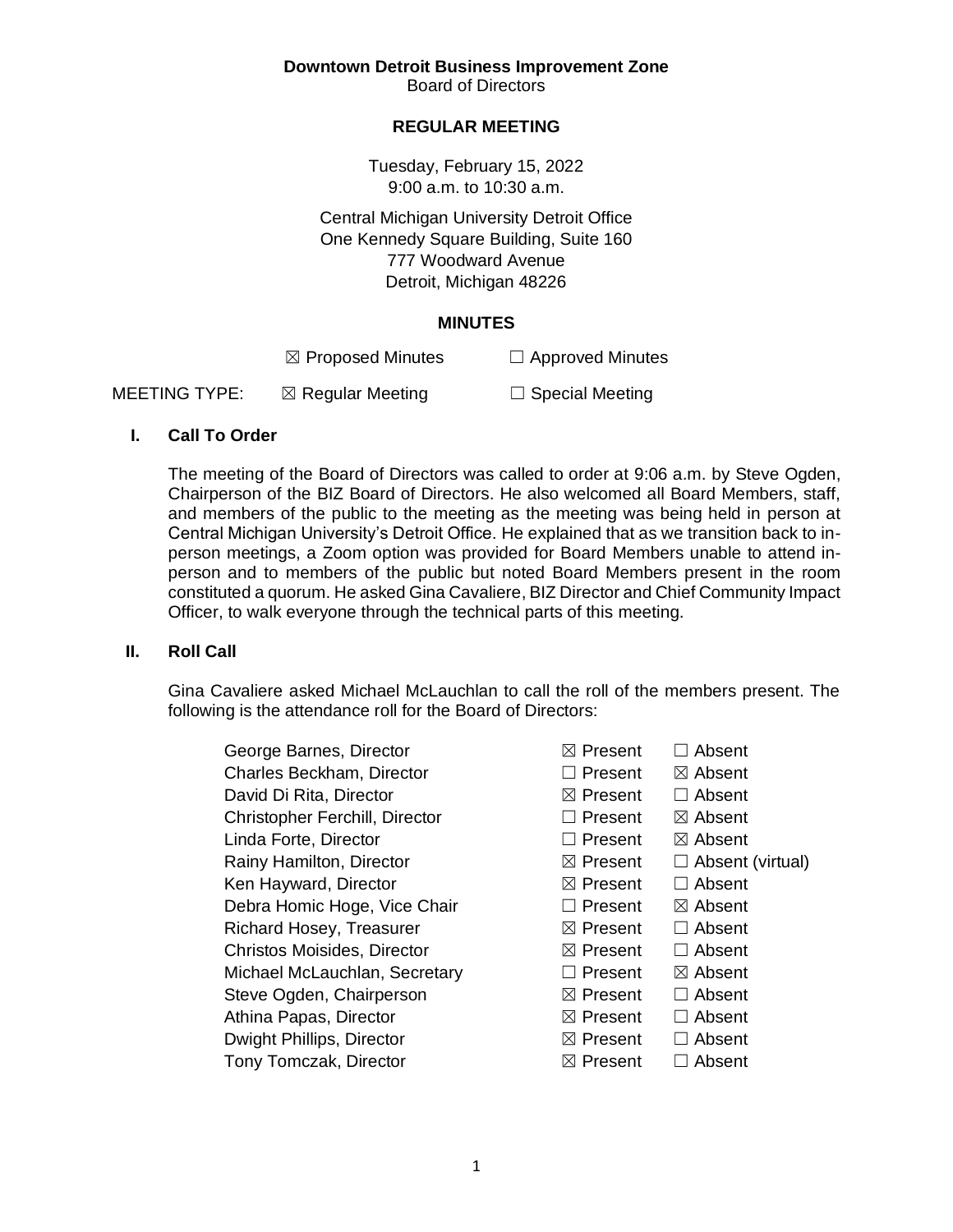9 Members of the Board of Directors were present at the meeting location, 1 Member of the Board of Directors participated virtually, 5 Members were absent, and a quorum was present at the in-person meeting location.

Downtown Detroit Partnership staff and vendor attendees included: KaTaya Beverly, Downtown Detroit Partnership Gina Cavaliere, Downtown Detroit Partnership Ryan Epstein, Downtown Detroit Partnership (virtual) Julie Galvan, Downtown Detroit Partnership Bob Gregory, Downtown Detroit Partnership (virtual) Krissy Johnson, Apparatus Solutions Eric Larson, Downtown Detroit Partnership Maryann Listman, Downtown Detroit Partnership Steve Liedel, Dykema Josh Long, Downtown Detroit Partnership (virtual) DeShawn Singleton, Downtown Detroit Partnership Paul Trulik, Apparatus Solutions Kitty Whitfield, Downtown Detroit Partnership

Other attendees included: Melanie Markowicz (virtual)

Gina Cavaliere asked for a motion to excuse the absent members.

Moved by: Treasurer Hosey

Supported by: Director Papas

*Yes: All No: None*

# **III. Approval of Agenda**

Gina Cavaliere asked for a motion to adopt the proposed agenda.

Moved by: Director Phillips

Supported by: Treasurer Hosey

*Yes: All No: None*

The agenda was adopted.

## **IV. Approval of Minutes**

Gina Cavaliere asked for a motion to approve the minutes of the October 28, 2021 Regular Meeting of the Board of Directors and Annual Meeting of Assessed Property Owners.

Moved by: Director Di Rita

Supported by: Director Papas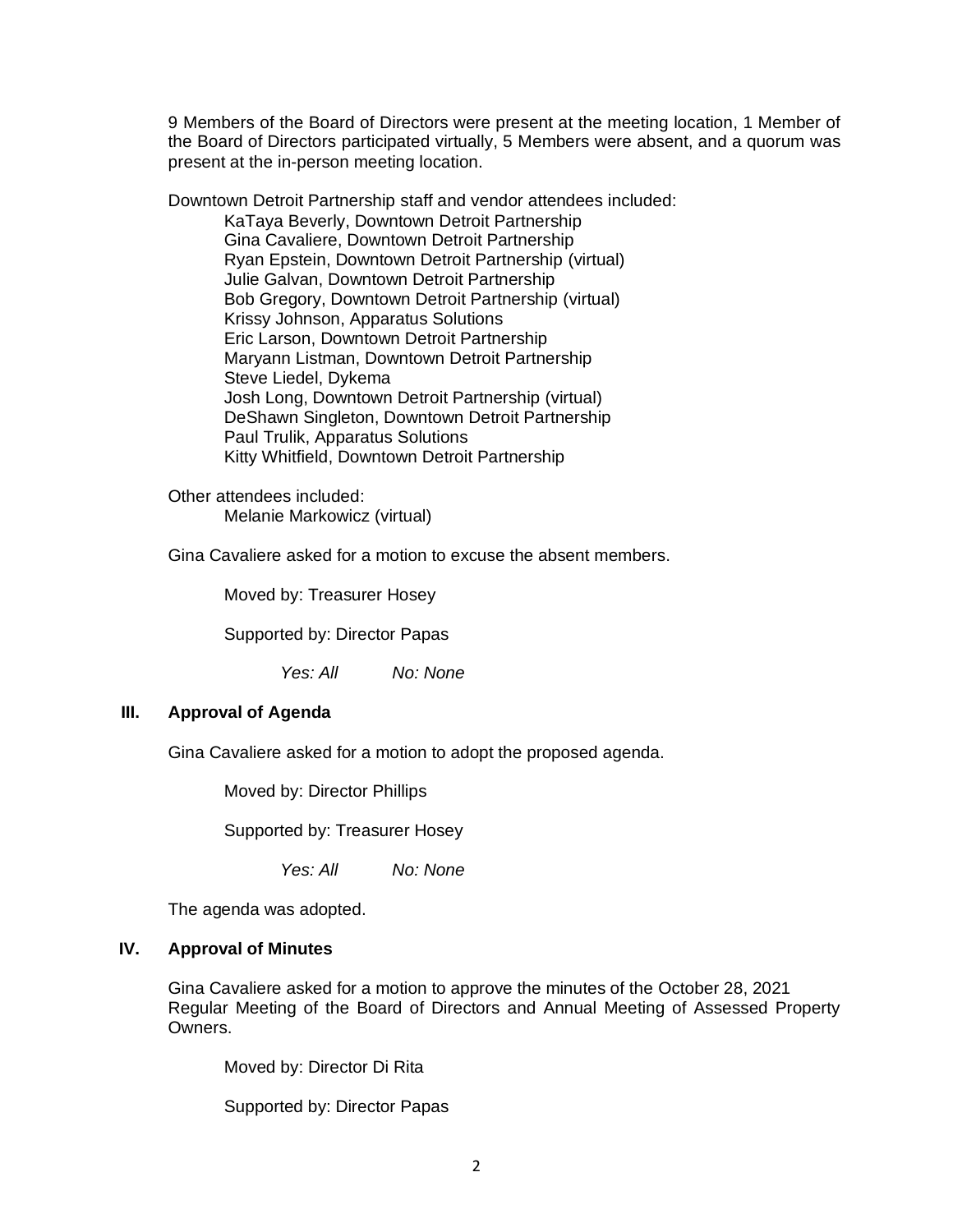*Yes: All No: None*

The minutes were approved.

## **V. Administrative Report**

Gina Cavaliere provided the Administrative Report. Cavaliere referred to the written updates in the board packets on programs as well as finances, and the BIZ Balanced Scorecard for Q4 of 2021. The BIZ Balanced Scorecard indicating strategic initiatives and performance metrics for 2022 was also provided.

### **VI. Audits**

There were no audits.

# **VII. Committee Report**

Cavaliere mentioned that the Executive Committee met on February 1, 2022, to review and discuss items on the agenda. At the Executive Committee meeting, all the resolutions before the board were discussed and recommended for adoption.

Gina Cavaliere asked for a motion to approve the Executive Committee Report of February 1, 2022.

Moved by: Director Barnes

Supported by: Director Di Rita

*Yes: All No: None*

### **VIII. Old Business**

There was no old business.

### **IX. New Business**

### **a. Resolution 2022-01: Request for Collection of Delinquent Assessments in the Same Manner as Delinquent Taxes**

The Chairperson asked for a motion to approve the proposed resolution to request that unpaid assessments be collected in the same manner as delinquent property taxes.

Moved by: Treasurer Hosey

Supported by: Director Barnes

*Yes: All No: None*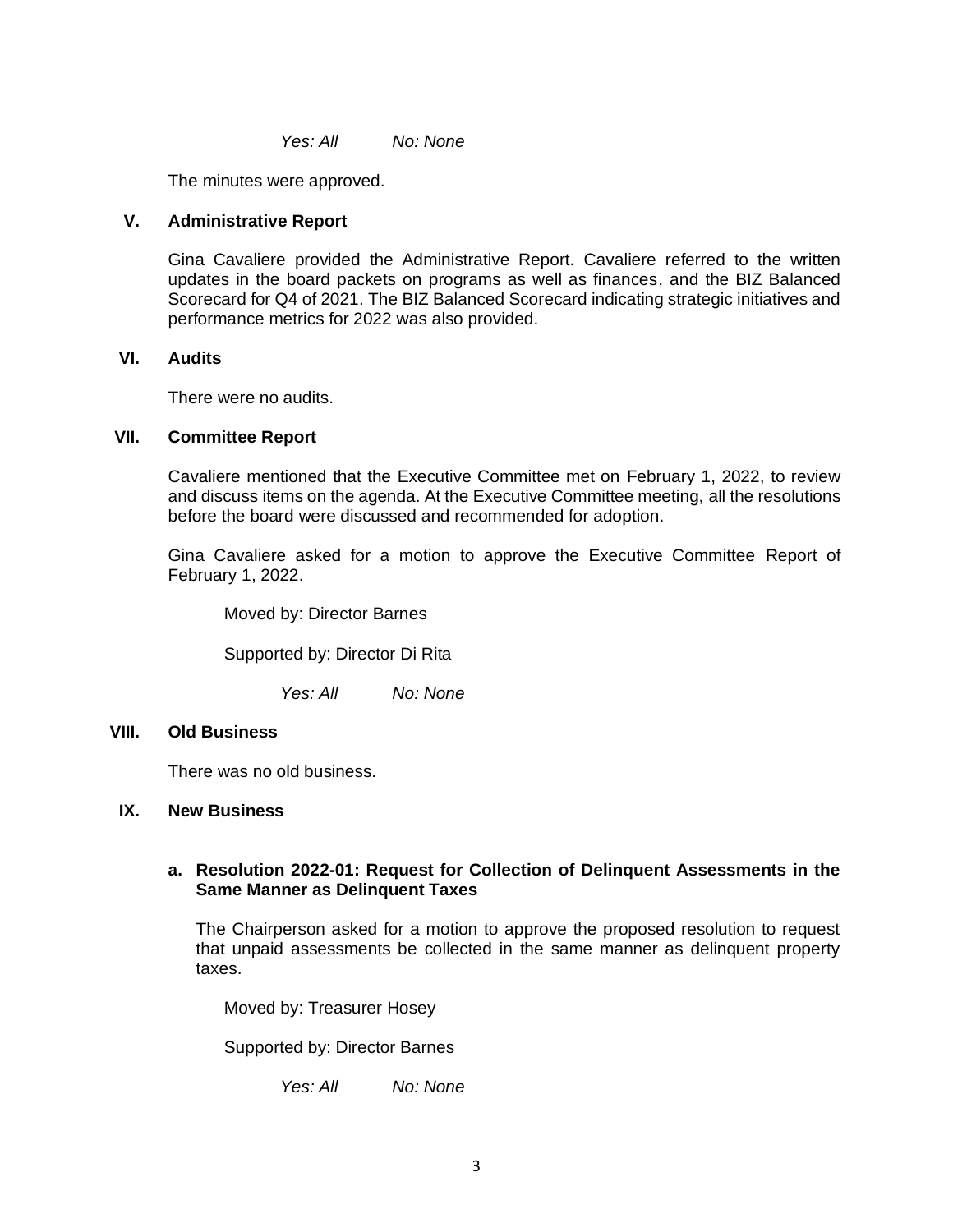Resolution 2022-01 was adopted.

# **b. Resolution 2022-02: Reappointment of Members of Board of Directors**

The Chairperson asked for a motion to reappoint three current members of the Board of Directors whose terms will expire April 14, 2022. These members are Rainy Hamilton, Ken Hayward, Debra Homic Hoge, Christos Moisides, and Dwight Philips. Cavaliere stated all had confirmed willingness to continue to serve. She added Chris Ferchill's term is also expiring but he is not seeking reappointment. He has not resigned and will remain on the board until his successor is appointed.

Chairperson Ogden asked Members of the Board to submit nominees to fill the seat that is being vacated.

The Chairperson asked for a motion to approve the proposed resolution.

Moved by: Treasurer Hosey

Supported by: Director Phillips

*Yes: All No: None*

Resolution 2022-02 was adopted.

# **c. Resolution 2022-03: Amending BIZ FY 2021-2022 General Appropriations Act**

Cavaliere presented a proposed budget adjustment at the request of the Board which included four items: the addition of base clean and landscape services at Paradise Valley Park, the recognition of additional revenue, an increase in the Ambassador line item to accommodate changing market conditions, and a capital investment in 1420 Broadway being utilized for Ambassador deployment in response to pandemic conditions for longer-term use. A roll-call vote was taken on the proposed amendments as presented.

Moved by: Director Barnes

Supported by: Director Phillips

A roll call vote was taken:

*Yes: Barnes, DiRita, Hamilton, Hayward, Hosey, Moisides, Papas, Phillips, Tomczak, Ogden. No: None*

Resolution 2022-03 was adopted.

### **d. Informational: BIZ Renewal Process**

At the request of the BIZ Board of Directors, Steve Liedel, Dykema, the attorney for the Downtown Detroit Business Improvement Zone (BIZ), provided an overview of the process to renew the BIZ. The initial term expires in 2024.